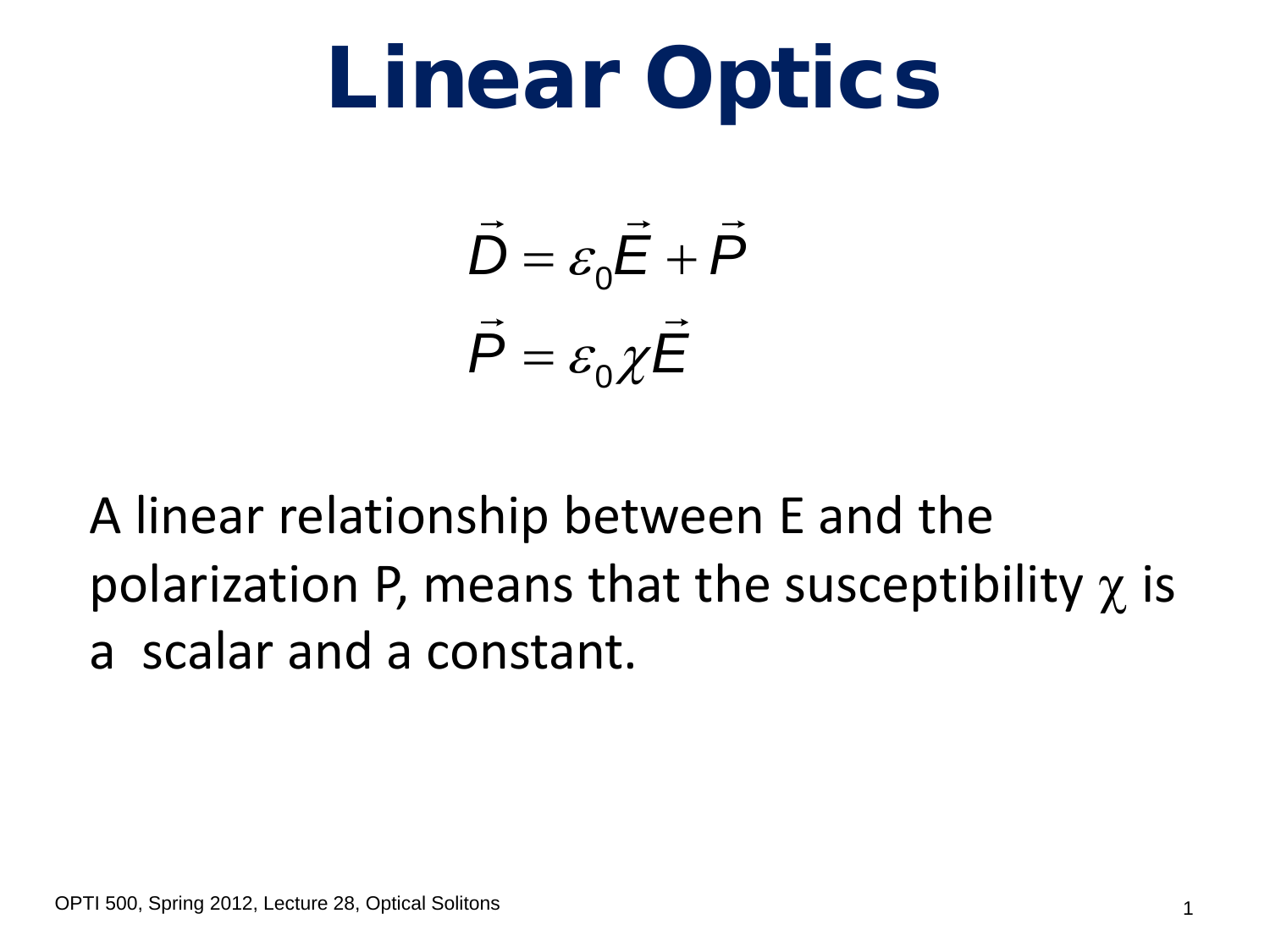$$
\vec{D} = \varepsilon_0 \vec{E} + \vec{P}
$$
\n
$$
\vec{P} = \varepsilon_0 \chi \vec{E}
$$
\n
$$
\Rightarrow \vec{D} = \varepsilon_0 \vec{E} + \varepsilon_0 \chi \vec{E} = \varepsilon_0 (1 + \chi) \vec{E}
$$

A linear relationship between E and the polarization P, means that the dielectric constant ε is a scalar and a constant.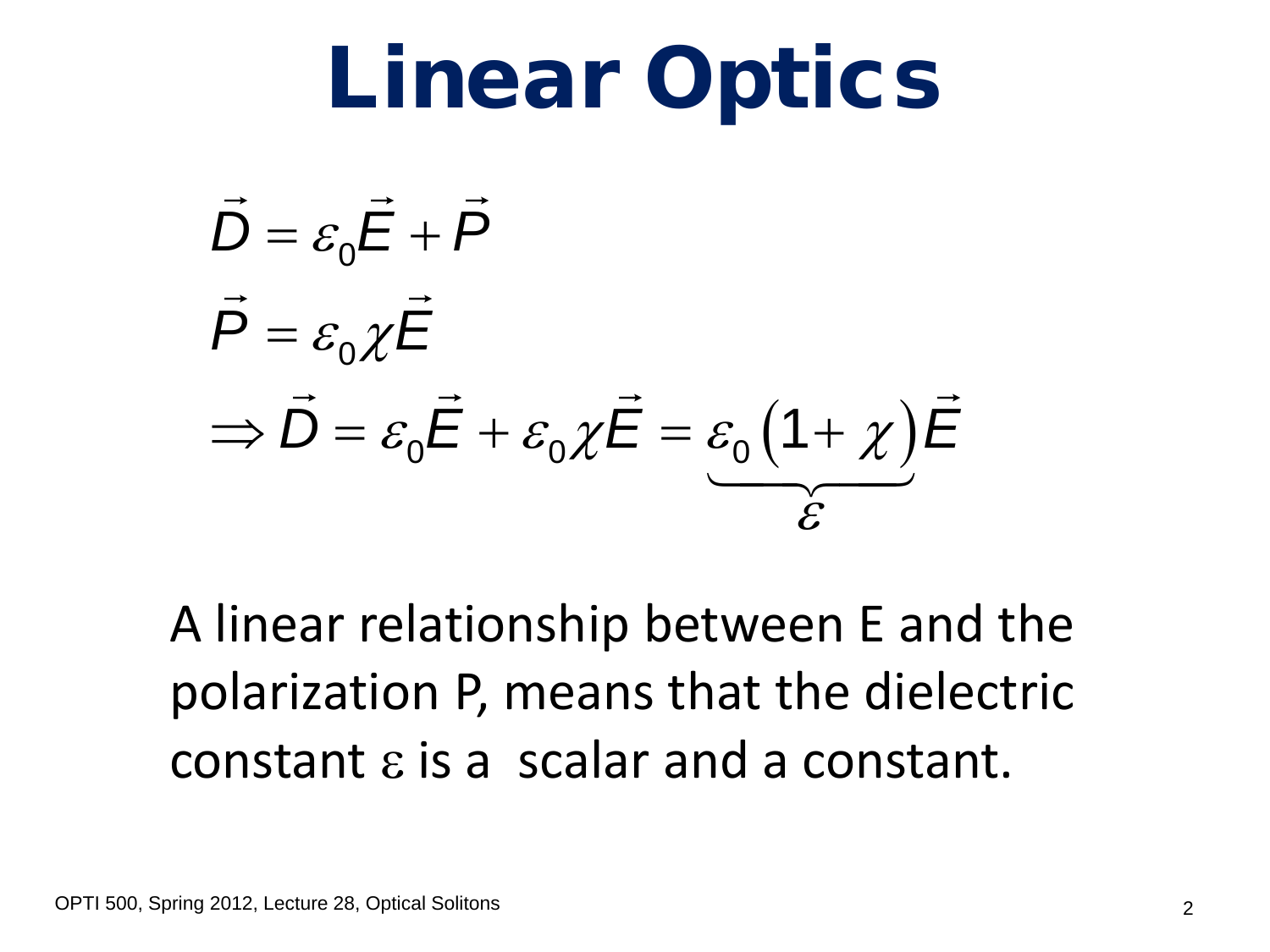$$
\vec{D} = \varepsilon_0 \vec{E} + \vec{P}
$$
\n
$$
\vec{P} = \varepsilon_0 \chi \vec{E}
$$
\n
$$
\Rightarrow \vec{D} = \varepsilon_0 \vec{E} + \varepsilon_0 \chi \vec{E} = \varepsilon_0 (1 + \chi) \vec{E}
$$

A linear relationship between E and the polarization P, means that the dielectric constant ε is a scalar and a constant.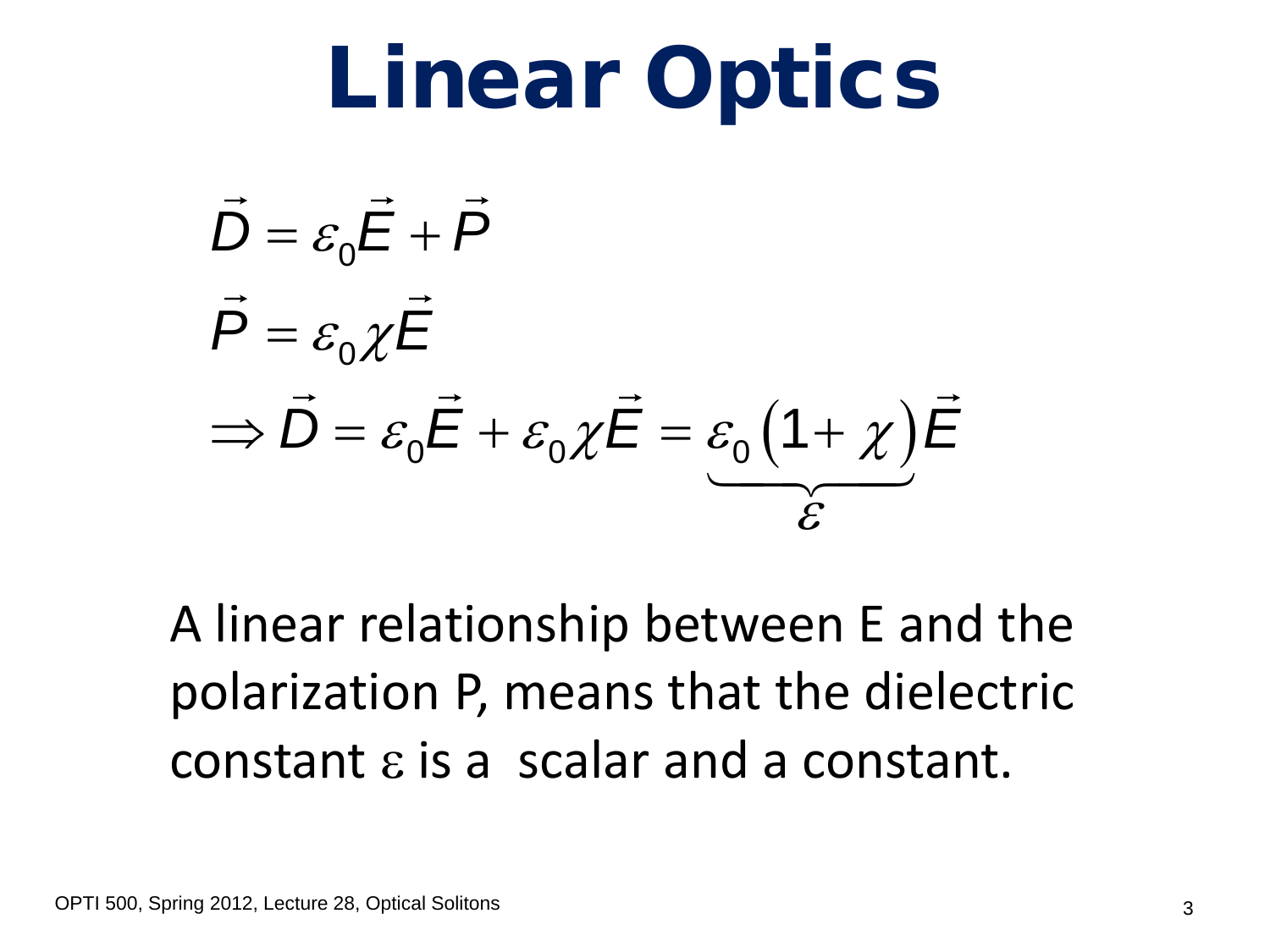$$
\varepsilon = \varepsilon_1 - i\varepsilon_2
$$
  

$$
n = \frac{1}{2}\sqrt{\sqrt{\varepsilon_1^2 + \varepsilon_1^2} + \varepsilon_1}
$$
  

$$
\alpha = \frac{4\pi}{\lambda} \frac{1}{2} \sqrt{\sqrt{\varepsilon_1^2 + \varepsilon_1^2} - \varepsilon_1}
$$

The constant dielectric and is complex and we can describe wave propagation in the medium with a refractive index n and an absorption coefficient  $\alpha$ .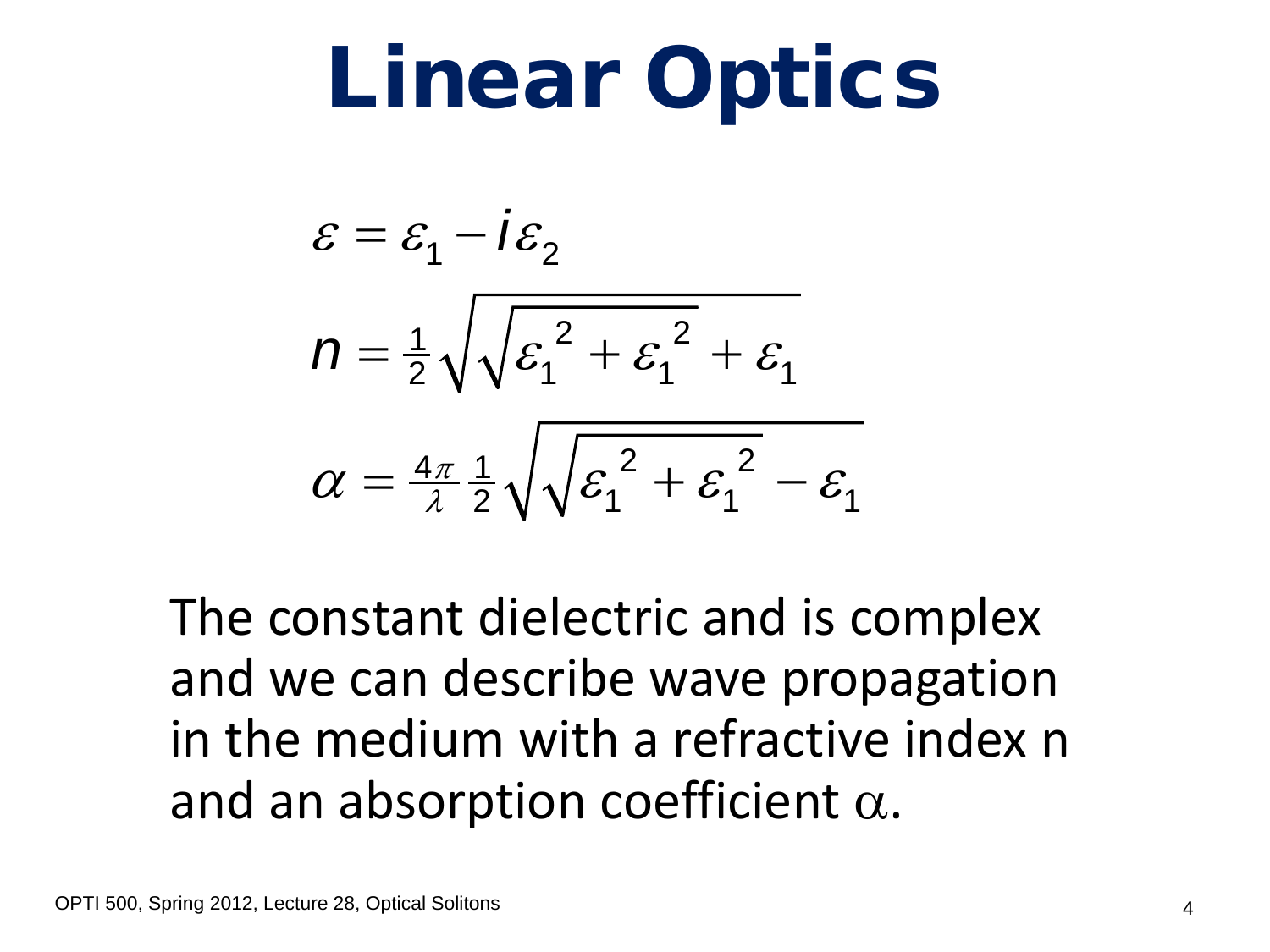# Nonlinear Optics

#### $(E)$ 2 1 |  $\begin{array}{ccc} 1 & \cdots & \cdots \end{array}$  |  $\begin{array}{ccc} 1 & \cdots & \cdots \end{array}$  |  $\begin{array}{ccc} 2 & \cdots & \cdots \end{array}$ 2  $=\chi^1E+\chi^2E^2+\chi^3E^3+\cdots$ 1 dP  $_{\sim}$  1  $2! dE$  3!  $P = P(E) = P^{1} + \frac{1}{2!} \frac{dP}{dP} E + \frac{1}{2!} \frac{d^{2}P}{d^{2}P} E$ *dE* 3! *d*<sup>2</sup>*E*  $= P(E) = P^{1} + \frac{V}{2!}E + \frac{V}{2!}E^{2} + \cdots$

More generally, P may be a nonlinear function of E which can be expressed as a Taylor series.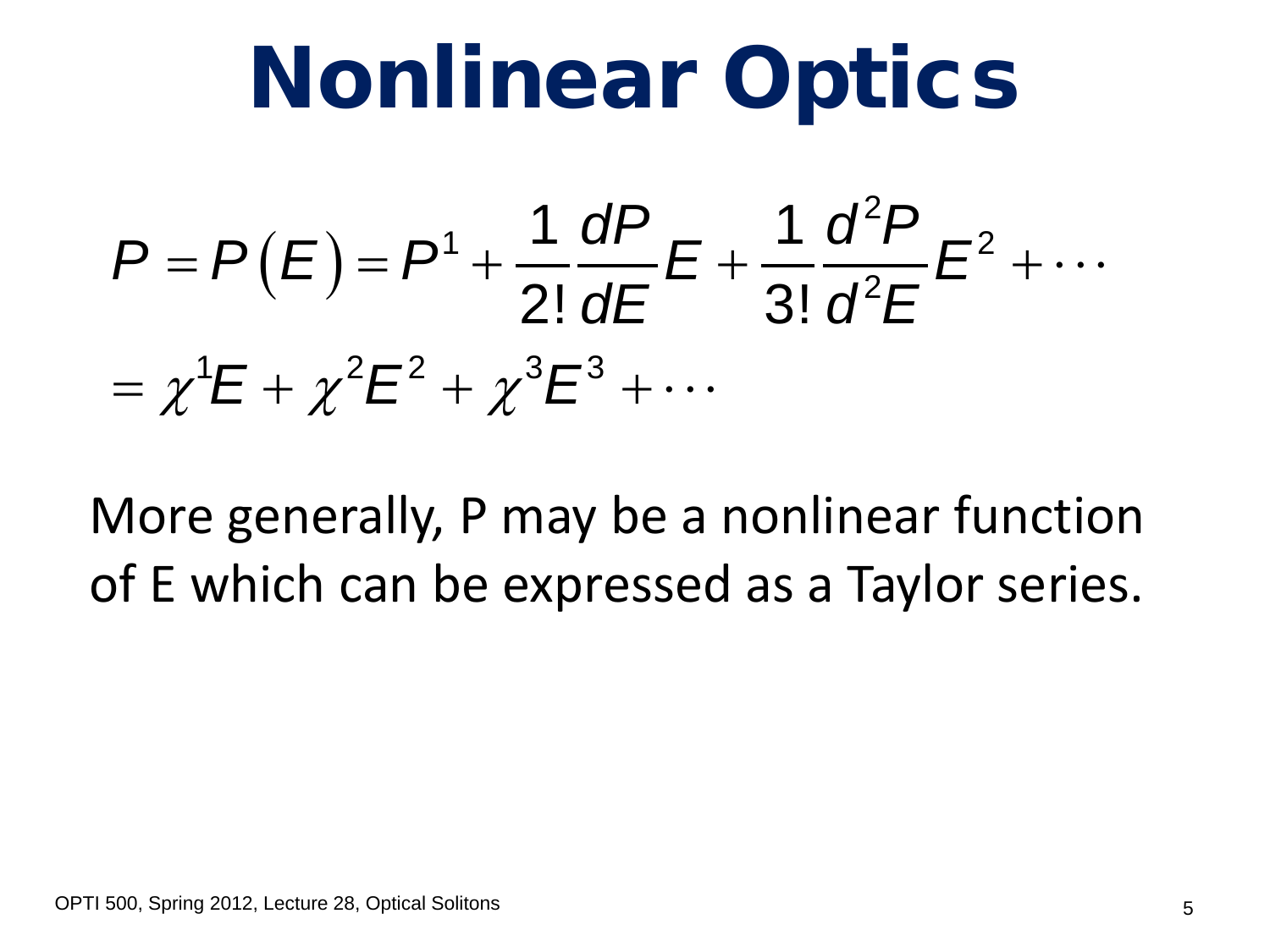# Kerr Effect in Isotropic Crystals

$$
P = \chi^1 E + \chi^2 E^2 + \chi^3 E^3 + \chi^4 E^4 + \cdots
$$
  
\n
$$
\Rightarrow P = \chi^1 E + \chi^3 E^3
$$
  
\n
$$
\Rightarrow \varepsilon = \varepsilon_0 \left( 1 + \chi^1 + \chi^3 \frac{E^2}{\alpha I} \right)
$$

In isotropic crystals  $\chi^2$  = 0 and terms higher than the  $\chi^3$  term are small.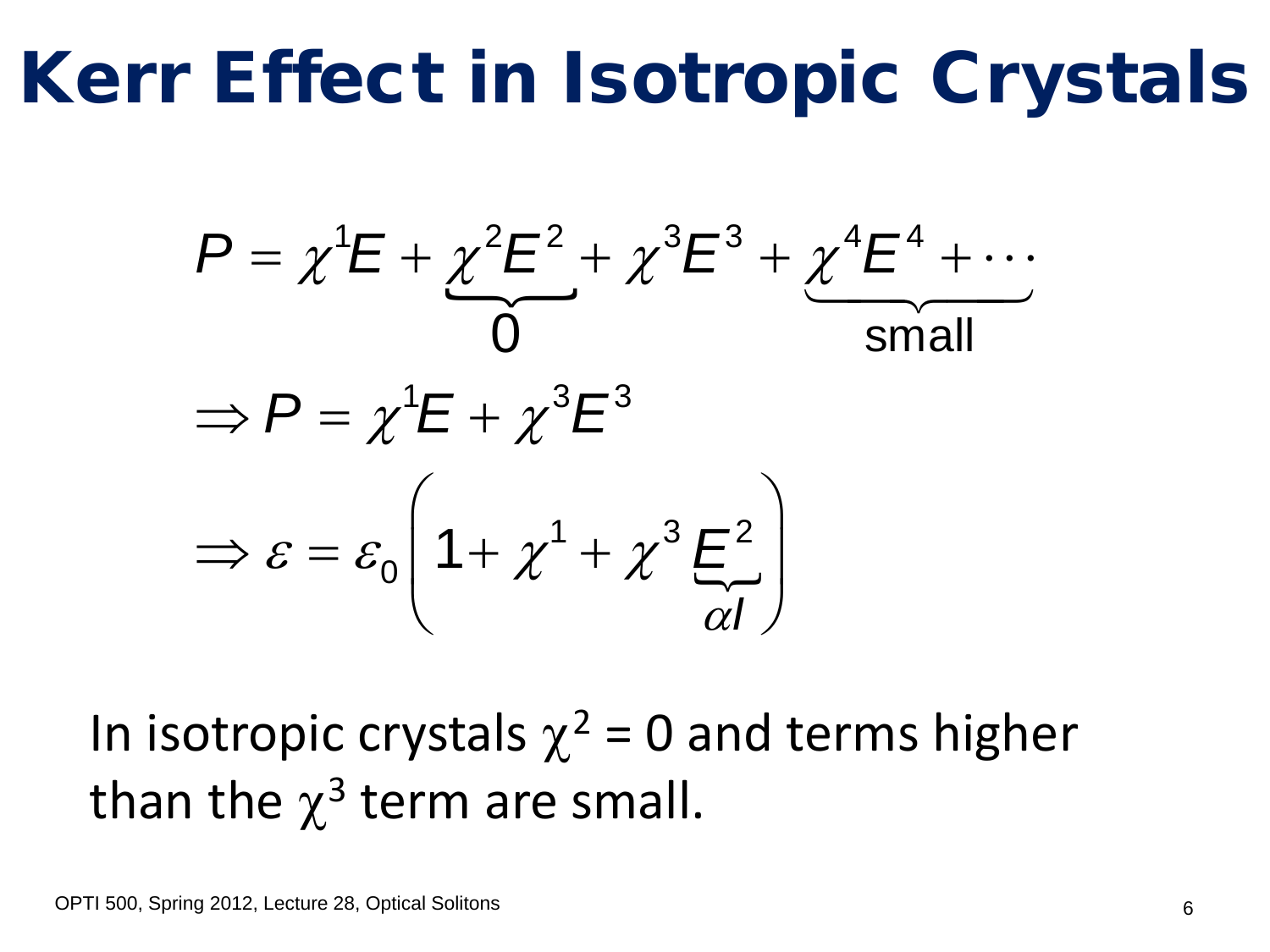# Kerr Effect in Isotropic Crystals

$$
\varepsilon = \varepsilon_0 \left( 1 + \chi^1 + \chi^3 \, \frac{E^2}{\alpha I} \right)
$$

$$
\Rightarrow n = n_0 + n_2 I
$$



John Kerr (1824-1907) discovered the quadratic electro-optic effect in 1875.

If the  $\chi^3$  term is real, it gives an intensity dependent refractive index (but no change in the absorption coefficient)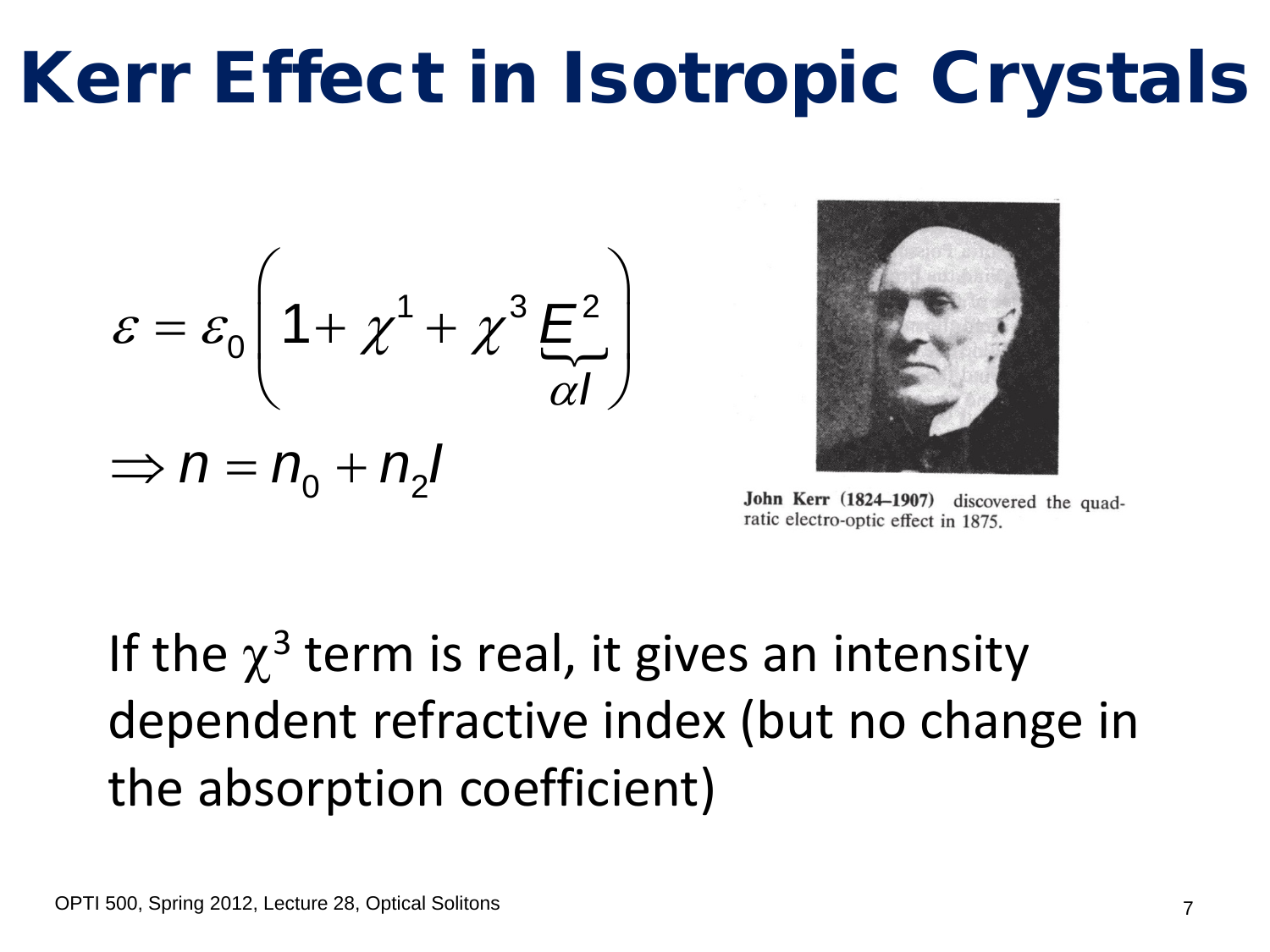### Self-Phase Modulation



Figure 14.1 Electric field as a function of time: (a) at the input end of the fiber and (b) at the output end of the fiber. The parameters used are  $A_{\text{eff}} = 100 \mu \text{m}^2$ ,  $P = 5 \text{ mW}$ ,  $L = 2500 \text{ km}$ ,  $\tau = 0.05 \text{ ps}$ , and  $n_2 = 3 \times 10^{-20}$  m<sup>2</sup>/W.

• An increasing intensity, and refractive index, has the effect of decreasing frequency (increasing wavelength) and vice versa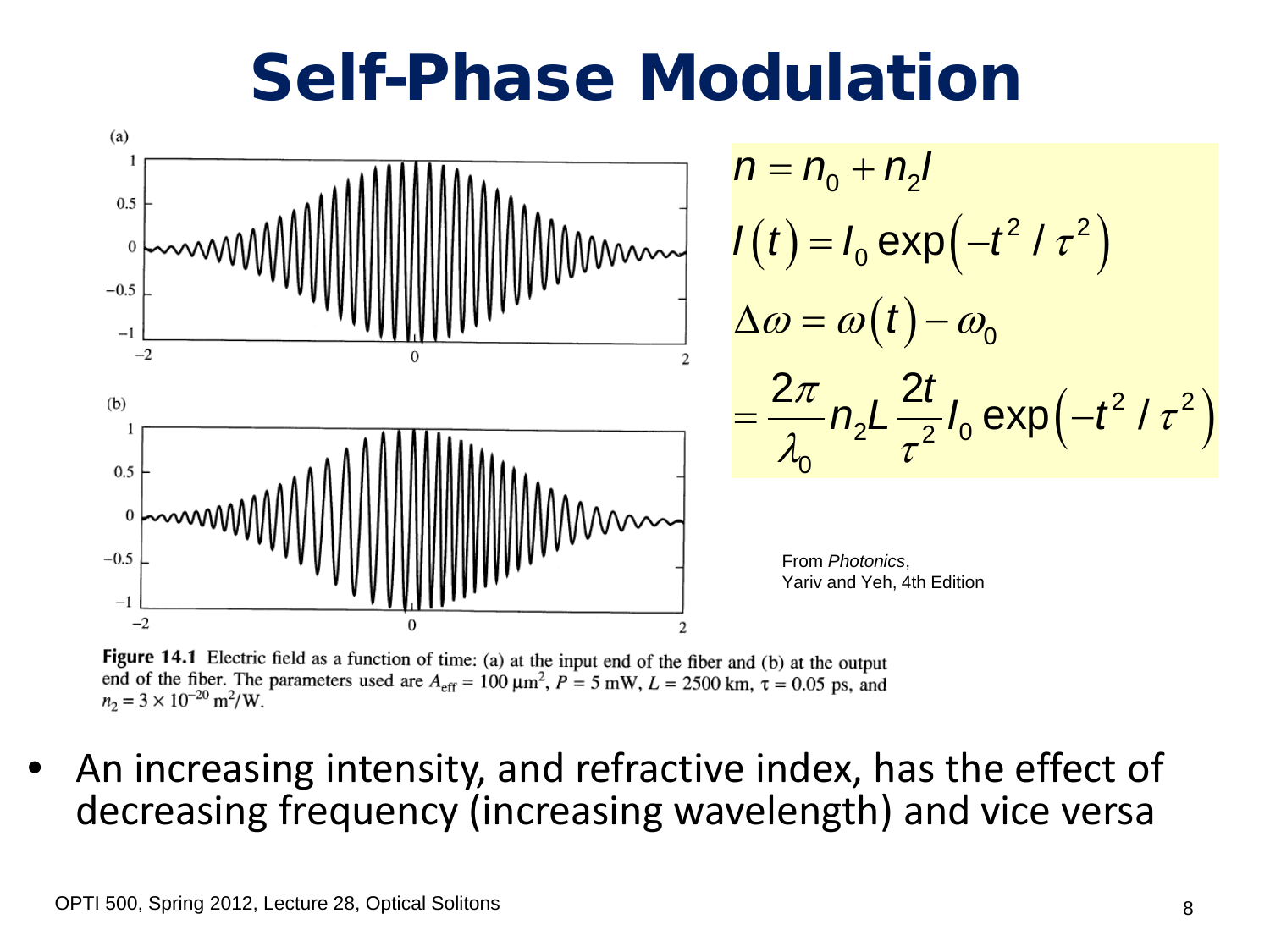#### Chromatic Dispersion as an Impairment in Optical Communication Links



Figure 6.1. Short temporal pulses experience pulse spreading in a dispersive media. If they are not separated by enough time they will begin to overlap.

From Optoelectronics, S. O. Kasap, (Prentice Hall, 1999)

• Chromatic dispersion leads to optical pulse spreading in optical fibers, which can lead to loss of information.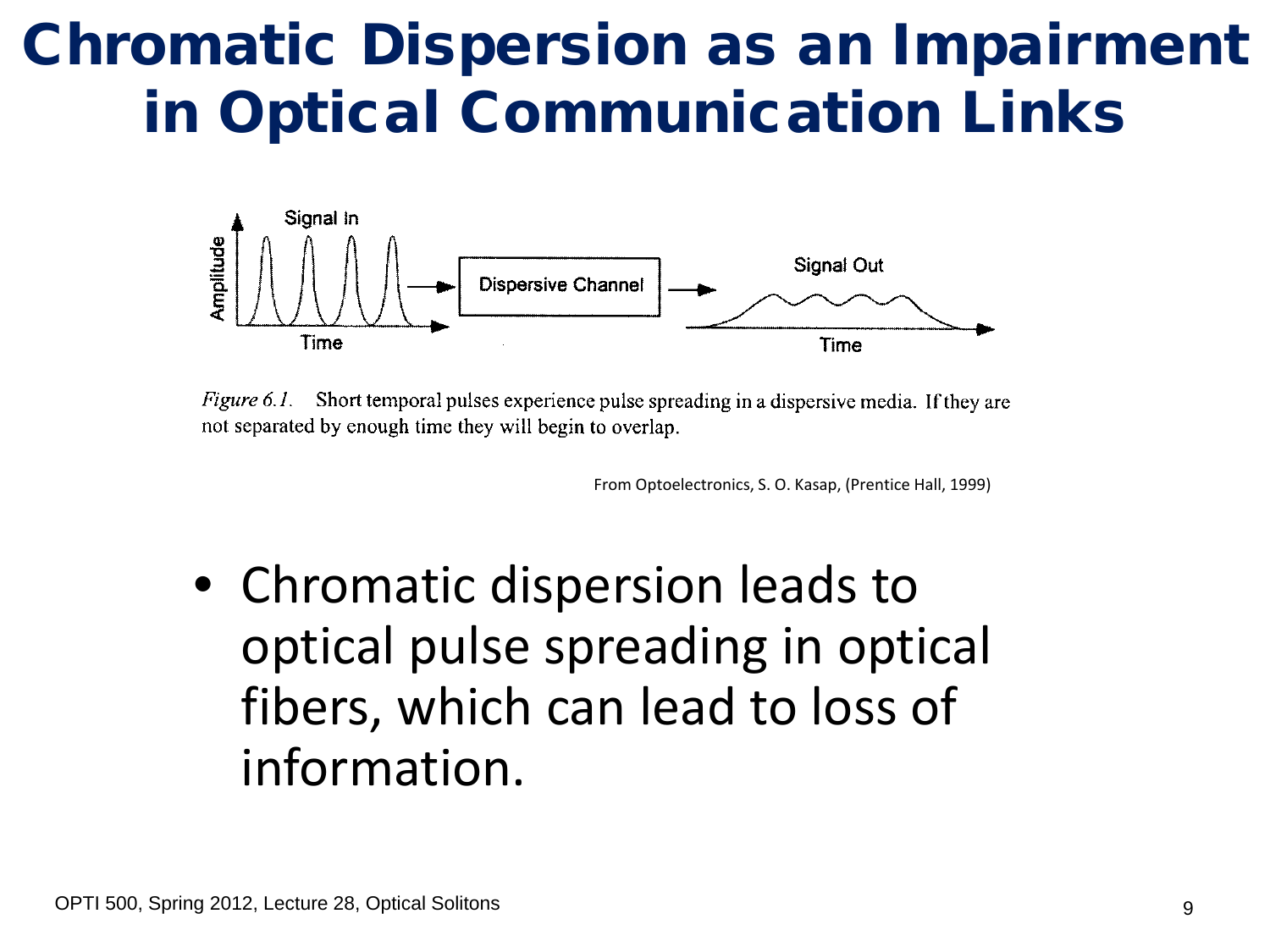### First Report of a Soliton

I was observing the motion of a boat which was rapidly drawn along a narrow channel by a pair of horses, when the boat suddenly stopped - not so the mass of water in the channel which it had put in motion; it accumulated round the prow of the vessel in a state of violent agitation, then suddenly leaving it behind, rolled forward with great velocity, assuming the form of a large solitary elevation, a rounded, smooth and well-defined heap of water, which continued its course along the channel apparently without change of form or diminution of speed. I followed it on horseback, and overtook it still rolling on at a rate of some eight or nine miles an hour, preserving its original figure some thirty feet long and a foot to a foot and a half in height. Its height gradually diminished, and after a chase of one or two miles I lost it in the windings of the channel. Such, in the month of August 1834, was my first chance interview with that singular and beautiful phenomenon which I have called the Wave of Translation

This is a most beautiful and extraordinary phenomenon: the first day I saw it was the happiest day of my life. Nobody had ever had the good fortune to see it before or, at all events, to know what it meant. It is now known as the solitary wave of translation.

John Scott Russell describing his observation of a soliton in the Union Canal near Herriot Watt University in Scotland

From "Solitons in Mathematics and Physics," Alan C. Newell (Society for Industrial and Applied Mathematics, 1985)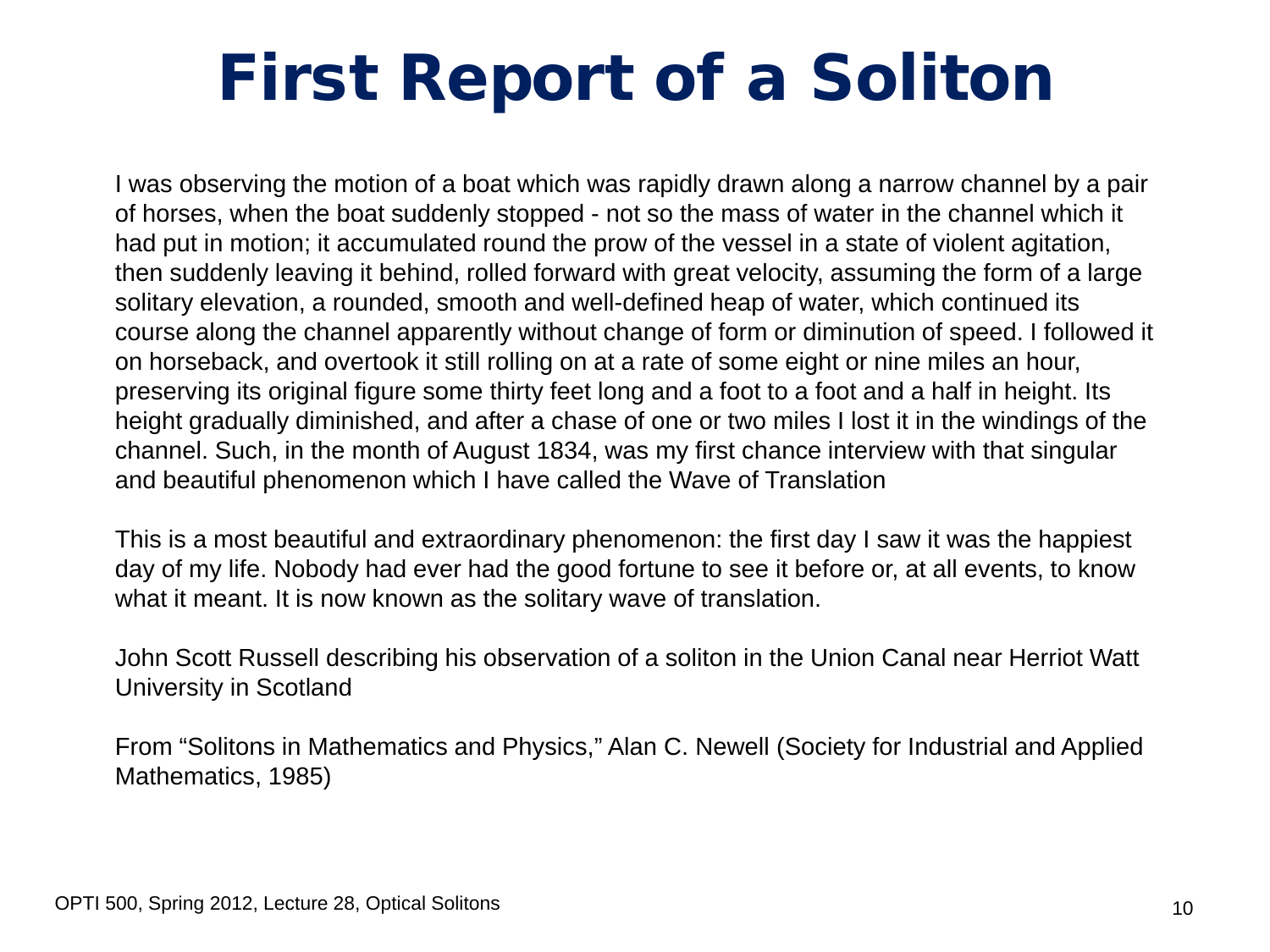### Tidal Bore off the Bay of Fundy



- The Bay of Fundy has the worlds highest tides  $\sim$  20 meters.
- A rising tide in the Bay of Funday (Nova Scotia, Canada) funnels water into inlets and generates tidal bores (water soliton)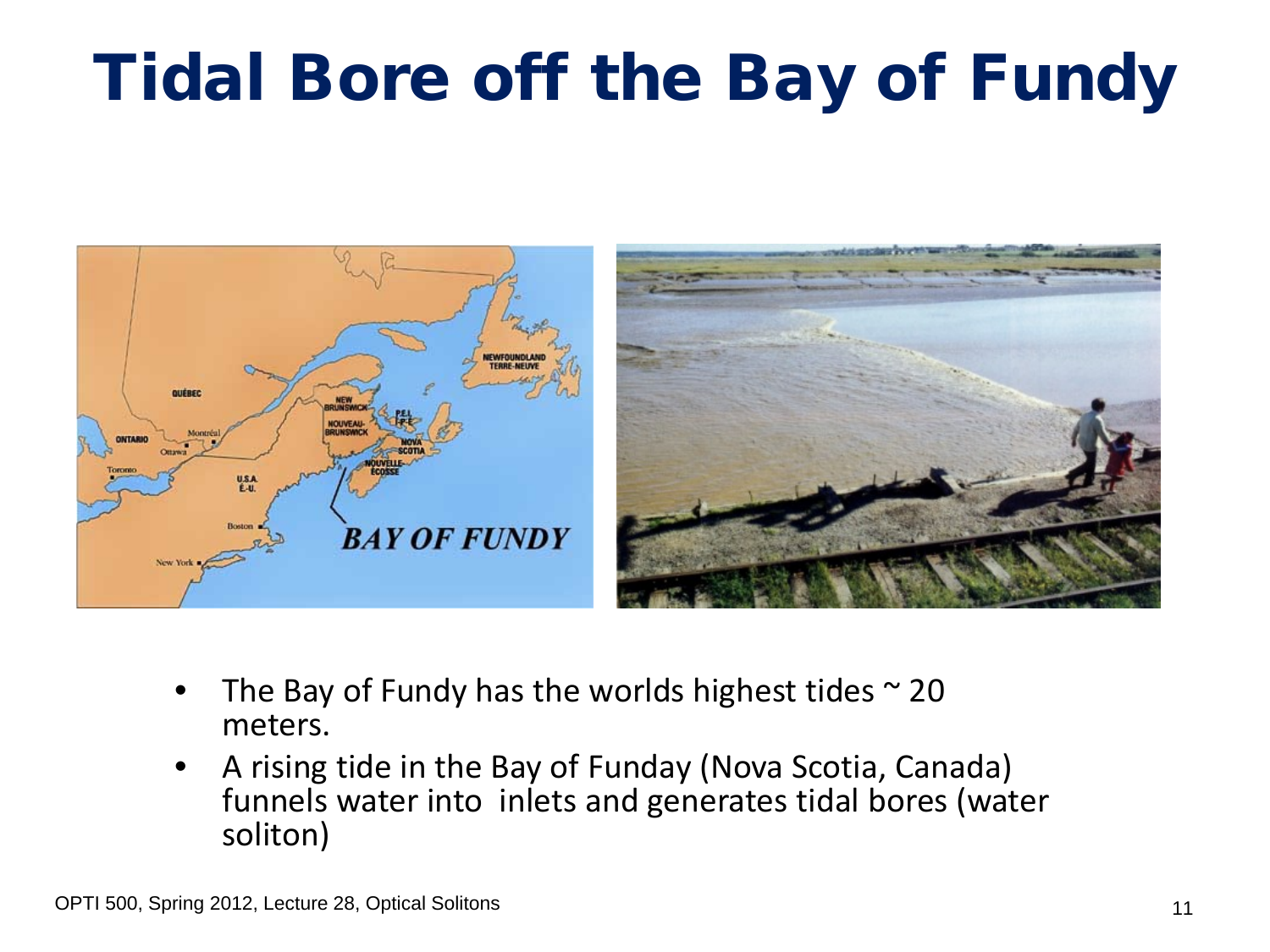#### Mascaret (Bore) Bordeuax, France

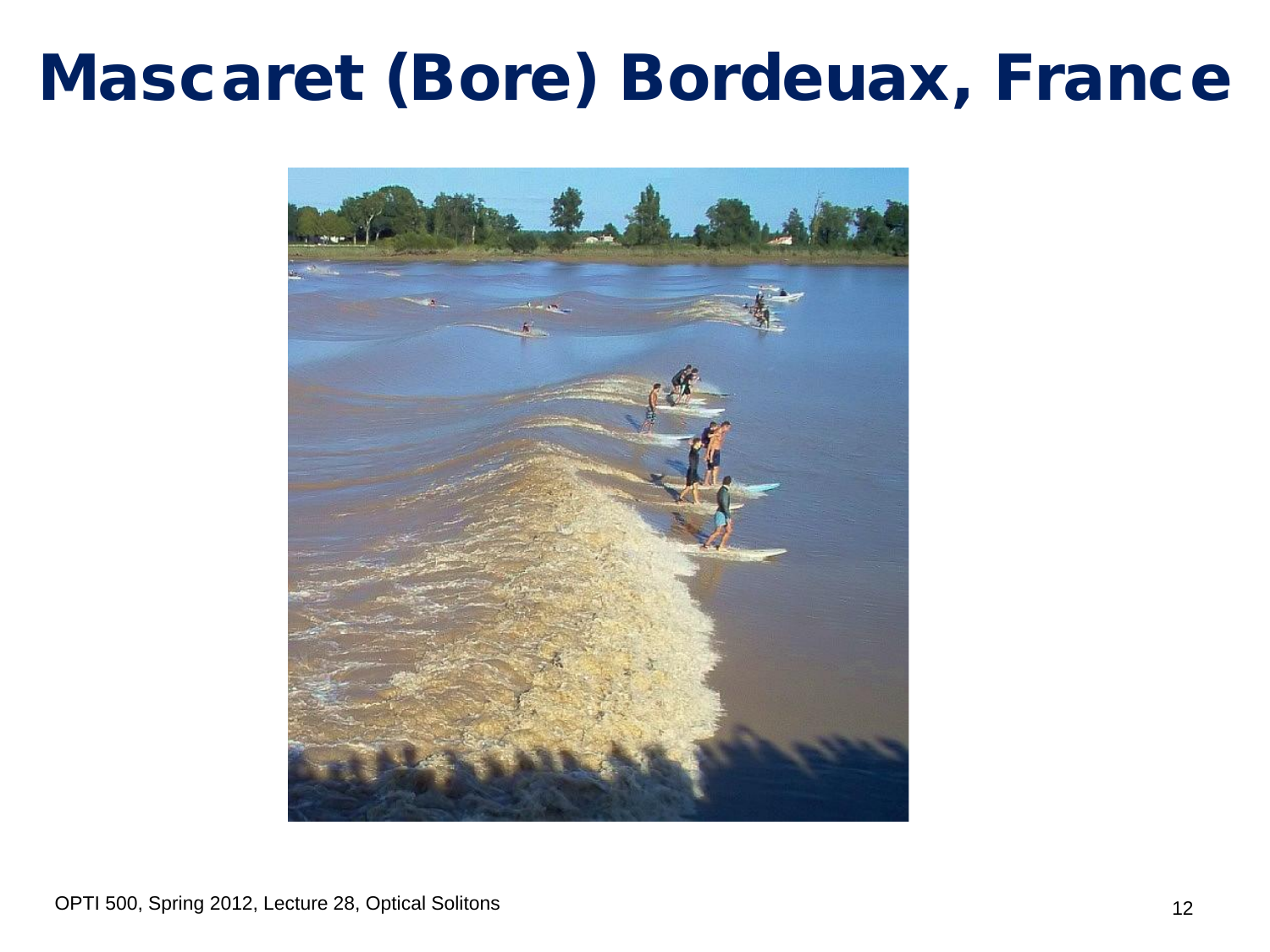#### Qian Tang River Bore – Hang Zhou, China, 2004



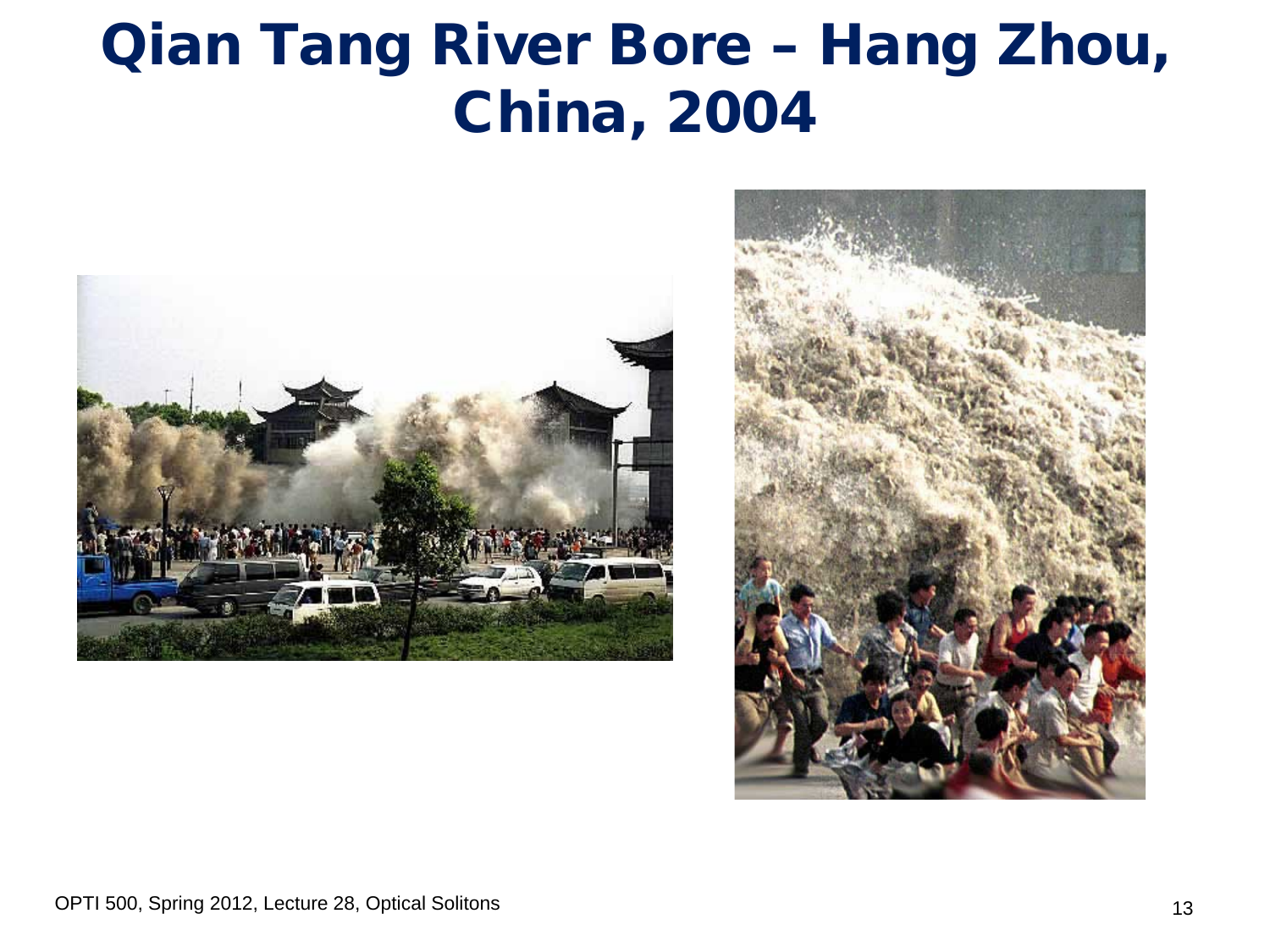#### Phase and Group Velocity in Optical Fibers

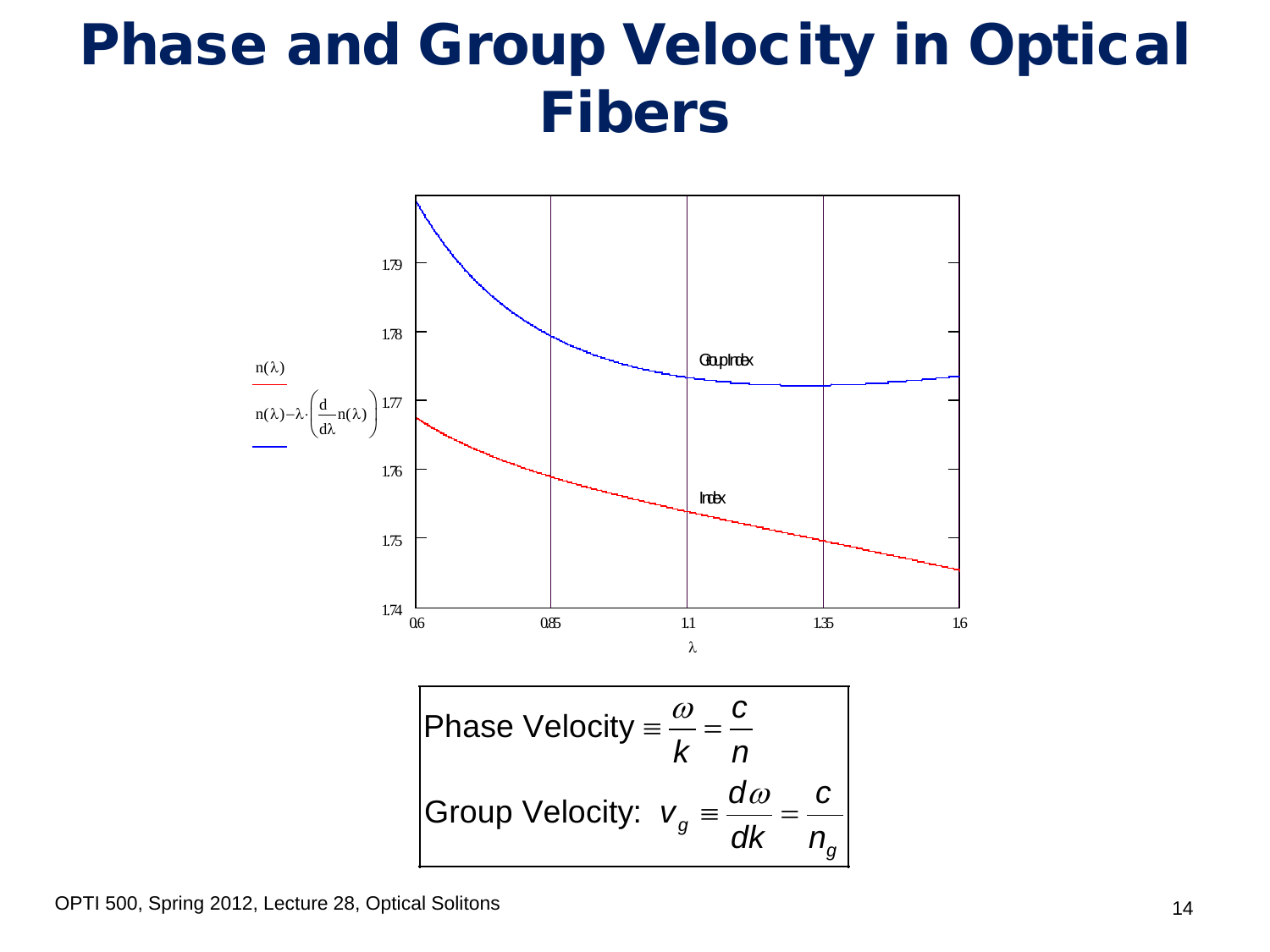### Group Velocity Dispersion